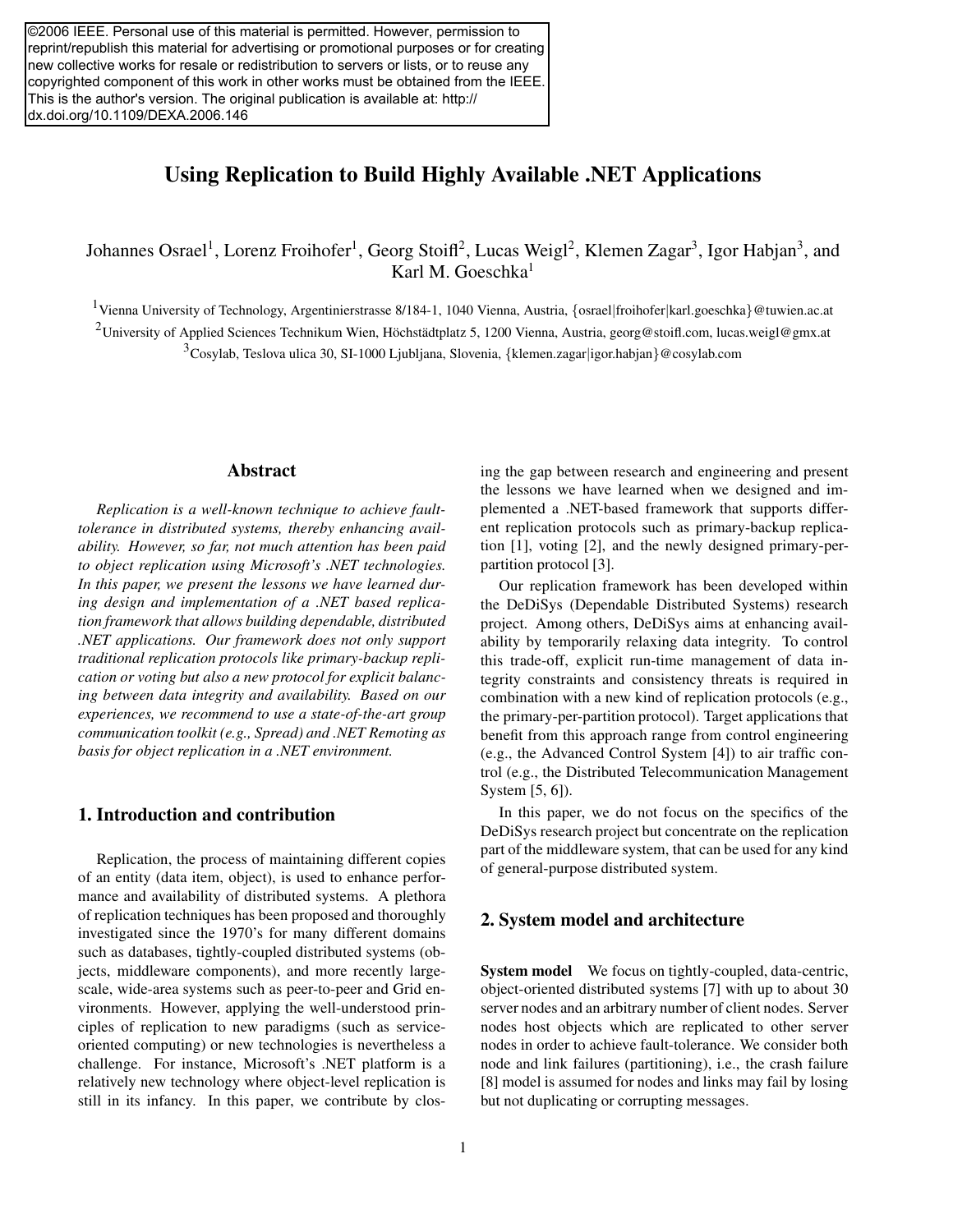

**Figure 1. DeDiSys .NET system architecture**

System architecture We have presented the platformindependent DeDiSys system architecture in [3]. Figure 1 shows the mapping of the architecture to a .NET environment. Our framework is based on .NET 2.0 using Windows as underlying operating system. The C# programming language has been chosen for implementation.

The core components of the system architecture are the replication manager and its associated replication protocols and the group membership and group communication services. Further components are the invocation service, naming service, activation service, transaction service, and the DeDiSys-specific constraint consistency manager [9].

### 3. Lessons learned

In this section we shortly describe each component and present the most important lessons learned during design and implementation. Finally we evaluate two options for point-to-point communication.

## **3.1. Group communication and group membership service**

A group membership service is used to keep track of which nodes are operational, taking into account voluntary group changes (join or leave) as well as node and link failures. Group communication provides reliable multicast to groups with configurable delivery and ordering guarantees.

Group membership and group communication services can be treated as separate components which interact with each other. However, in practice, both components are usually integrated in one toolkit which is referred as vieworiented group communication system [10].

From the variety of available state-of-the-art toolkits like Appia [11], Spread [12], Ensemble [13], JGroups [14], and GCT [15], to our knowledge three of them provide a C# API: Spread, Ensemble, and GCT.

Any of the three toolkits could be used in a .NET replication framework from a technical point of view. However, Spread is our first choice since a) the Spread community seems to be more active than the other communities, b) commercial support for Spread is available and c) Spread is also used in our J2EE and CORBA implementations of the framework which eases cross-technology comparison.

#### **3.2. Replication manager and protocols**

Replication is the primary means to achieve faulttolerance in our middleware infrastructure. The replication core system is divided into two sub-parts: The replication manager and the replication protocol.

The replication manager keeps track of object replicas in the system. Thus, it maintains a mapping between the logical object and its replicas. Furthermore, depending on the replication model it supports, the roles of the replicas need to be stored as well, e.g., primary replicas vs. secondary replicas in a primary-backup scheme. The replication manager has to be built from scratch since no previous work on a .NET replication manager for partitionable environments exists to our knowledge.

Our replication architecture supports both traditional replication protocols (e.g., primary-backup replication [1], voting [2]) and novel protocols for balancing data integrity with availability (e.g., the primary-per-partition protocol (P4) [3]).

The main lesson we have learned during implementation of the replication manager and the protocols is that .NET does neither offer specific features that would ease implementation nor does it aggravate it. Custom implementation is required with respect to the invocation service. Comparing our .NET implementation of the manager and the protocols with a previous implementation in a Java framework [16] yields to the conclusion, that the existing Java implementation could have been recoded rather easily in C#. With .NET Remoting providing the invocation logic it is best to have a replication manager and protocols that are capable of handling IMessage as invocation context.

#### **3.3. Invocation service**

The role of the invocation service is to intercept all method invocations upon a logical object and to ensure that the invocation is properly delivered to the respective replicas of that object. Also, the invocation service must properly convey the transaction context and other contextual information (e.g., authentication principal) from the client's to the replica's process.

The invocation is the only interaction between the user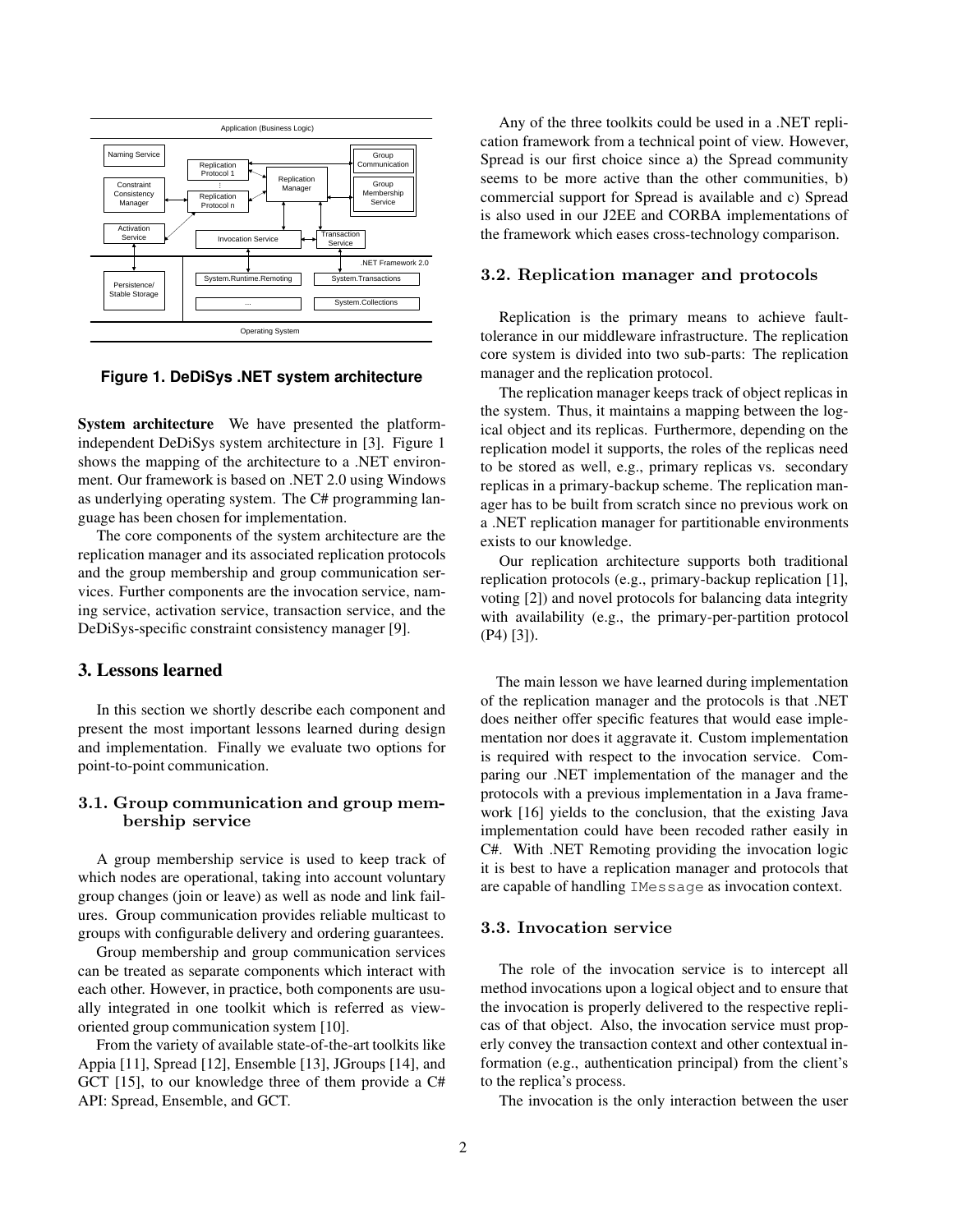and the middleware; thus, further involvement of the middleware is made transparent after the call is issued.

There are several ways to implement the invocation service in Microsoft .NET:

- Custom invocation API. This would typically be an implementation of a command design pattern [17]. Though this approach is most flexible and provides an elegant solution to issues such as atomicity and isolation, it might be cumbersome to use for the application developers, as it involves an implementation of a command object for every method.
- *•* Aspect-Oriented Programming (AOP) [18]. Interceptors are injected in the call chain using cross-cuts at method invocations of replicated objects. Several AOP toolkits for .NET are available ([19][20][21]). The drawback of this approach is that application developers have not yet adopted the AOP methodology and that the toolkits have not yet reached productionlevel maturity.
- *•* .NET Remoting interceptors. The .NET framework provides mechanisms for injecting interceptors at the client and server side of the invocation chain. The advantage of this approach is that the infrastructure is readily provided by the .NET framework itself. A disadvantage is that all the replicated objects must extend the MarshalByRefObject class, thereby limiting the designer's options for inheritance.

Our effort so far has concentrated on the .NET Remoting interceptors, which has also been used for replication purposes in the past [22]. Since at a later time we might also investigate other approaches, we have abstracted the interceptors with an API introducing before and after operation delegates that hide the interception details (.NET Remoting, AOP, synchronous, asynchronous, ...) from the interceptor implementation. Thus, the implementation of the invocation service can be replaced without affecting the other components. For instance, it would be easy to weave an AOP advice code snippet into the begin of method invocations.

## **3.4. Transaction service**

We have not yet made use of transactions, therefore this subsection only presents findings of our technology investigation and prototyping.

Before .NET 2.0, transactions were available through the System.EnterpriseServices namespace.<br>EnterpriseServices is essentially an API that EnterpriseServices is essentially an API that exposes the COM+ infrastructure to code written for .NET. Thus, in order to make use of transactions, the .NET code had to be deployed as a COM+ component. Unfortunately, COM+ applications are not so easy to deploy (e.g., using the xcopy deployment commonly found in .NET). Also, they impose a significant overhead, as .NET applications must be exposed to the COM+ container via a COM/.NET interop bridge.

With .NET 2.0, the System. Transactions library was introduced that provides a native .NET implementation of transactions. Transactions can be either lightweight (inside an application domain) or they might employ the Microsoft Distributed Transaction Coordinator (MSDTC).

Transactional resource managers are relatively easy to implement by extending the IEnlistmentNotification or the<br>ISinglePhaseNotification interface. The re-ISinglePhaseNotification interface. The re-source manager is then enlisted in a current transaction (Transaction.Current), whereas the transaction manager uses its Prepare, Rollback and Commit methods to coordinate the two-phase (or single-phase) commit protocol.

#### **3.5. Naming service**

The naming service maps human-readable object names to logical object IDs. We have investigated two ways of achieving this mapping:

- *•* Active Directory. Active Directory is Microsoft's implementation of the Lightweight Directory Access Protocol (LDAP) that allows access to a distributed naming hierarchy. Active Directory is typically used to store administrative information about entities such as computers, users and printers.
- Custom implementation. If only functional requirements (name-to-object binding and resolution) need to be implemented, and non-functional requirements (distribution, replication, ...) are provided using other means, a naming service is not difficult to implement – essentially, it is a simple IDictionary implementation.

Because Active Directory incurs a lot of overhead due to the non-functional requirements it addresses, and is non-trivial to set-up and administer, we have decided to implement the naming service using a dictionary implementation provided with .NET. This is sufficient since we use our framework's replication logic to replicate the naming service.

#### **3.6. Activation service**

The activation service is responsible for creating instances of objects.

With Enterprise Services, the COM+ framework provides the just-in-time activation (JITA) service,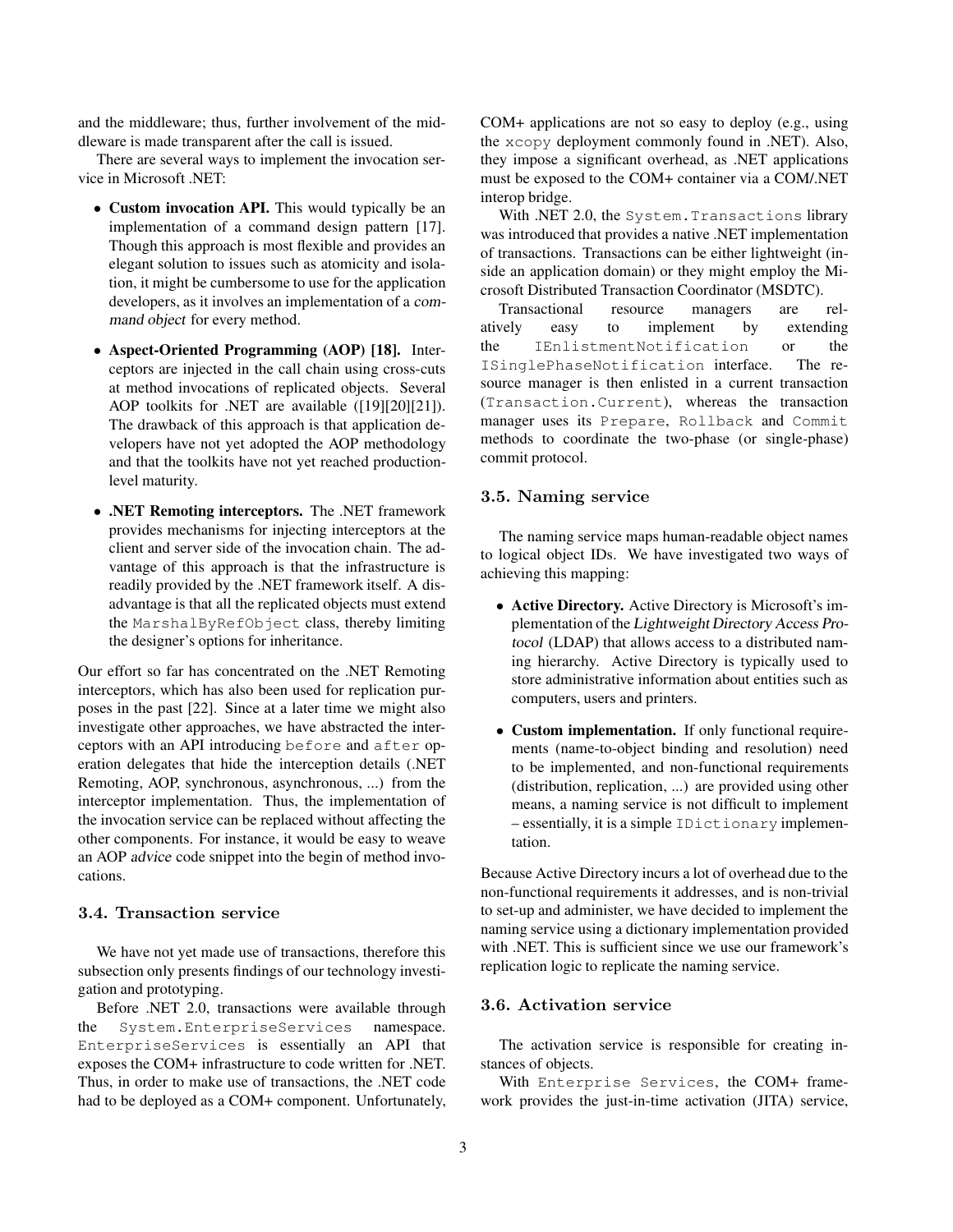where a method on an object is called when it is activated or deactivated, even though the object is not actually taken out of memory. Through this call, application developers can handle the activation and deactivation logic. However, this approach is not directly applicable to our purposes, as it is useful for improved performance and resource utilization of service-like objects, whereas it is inapplicable to data objects.

Thus, we have considered the following alternative approaches to activation:

- *•* Manual activation. The host of the object's replica instantiates an instance of the object using the new keyword. Then, it ensures that the instance is available via .NET Remoting through the use of the RemotingServices.Marshalmethod. Also, the host process must notify the replication manager of the new replica, and associate it with a logical object.
- *•* Interception of **IConstructionCallMessage**. client-activated tion chain interceptors can intercept an IConstructionCallMessage, create the instance of an object (or fetch it from a cache), and return the result.

So far, we have been working on the first approach, mainly due to its simplicity. The second approach will be pursued later on to relieve the application developers from having to create replicas by themselves and register them with the replication manager.

#### **3.7. Point-to-point communication**

Invocation logic and parts of the replication logic (e.g., the reconciliation phase in the primary-per-partition protocol) require point-to-point communication. To evaluate whether we should use the group communication toolkit Spread even for point-to-point messages, we have compared the execution time of a .NET Remoting call with a message transfer using Spread. The .NET Remoting call was issued as *call by value*, i.e., the remote object was transferred from one machine to the other. Since a .NET Remoting call requires two message transfers (invocation and return), equivalent behavior has been achieved by acknowledging the receipt of each Spread message.

The measurements were conducted on a 100MBit switched network on two machines (3GHz, 1024MB RAM, Windows XP SP2). Thousand test iterations have been performed with different message sizes. The average transfer times, given in ms in the below figure, show that - independent of the message size - .NET Remoting using the binary formatter over TCP is fastest but Spread is still faster than .NET Remoting using the SOAP formatter over HTTP.

Hence, we have used the first variant in our replication middleware for point-to-point calls.



**Figure 2. Spread vs. .NET Remoting**

# 4. Related work

Replication has been used in several middleware systems for distributed objects. However, most of the research projects have been focused on CORBA (Common Object Request Broker Architecture) [23] or J2EE middleware [24].

Seidmann [22] implemented object replication in .NET environments; however, in the context of a distributed shared memory, while we focus on a flexible replication middleware for partitioned environments.

Reiser et al. [25] developed a framework that offers three forms of replication: First, a load-balancing algorithm for read requests (based on a round-robin or random selection strategy) has been implemented. Second, active replication using .NET Remoting has been implemented. However, this approach is only suitable for stateless objects or objects that are not accessed by more than one client simultaneously since total order of the invocations is not guaranteed. The third variant is comparable to our approach since it implements active replication using the GCT [15] group communication toolkit. However, in contrast to our framework, it is not targeted to partitioned environments. Furthermore, beyond traditional replication, our framework allows enhancing availability even more by trading data integrity for availability.

# 5. Conclusions and future work

We presented the lessons we have learned during design and implementation of a middleware architecture that offers object-level replication in .NET environments. First of all, we recommend to use an existing group communication